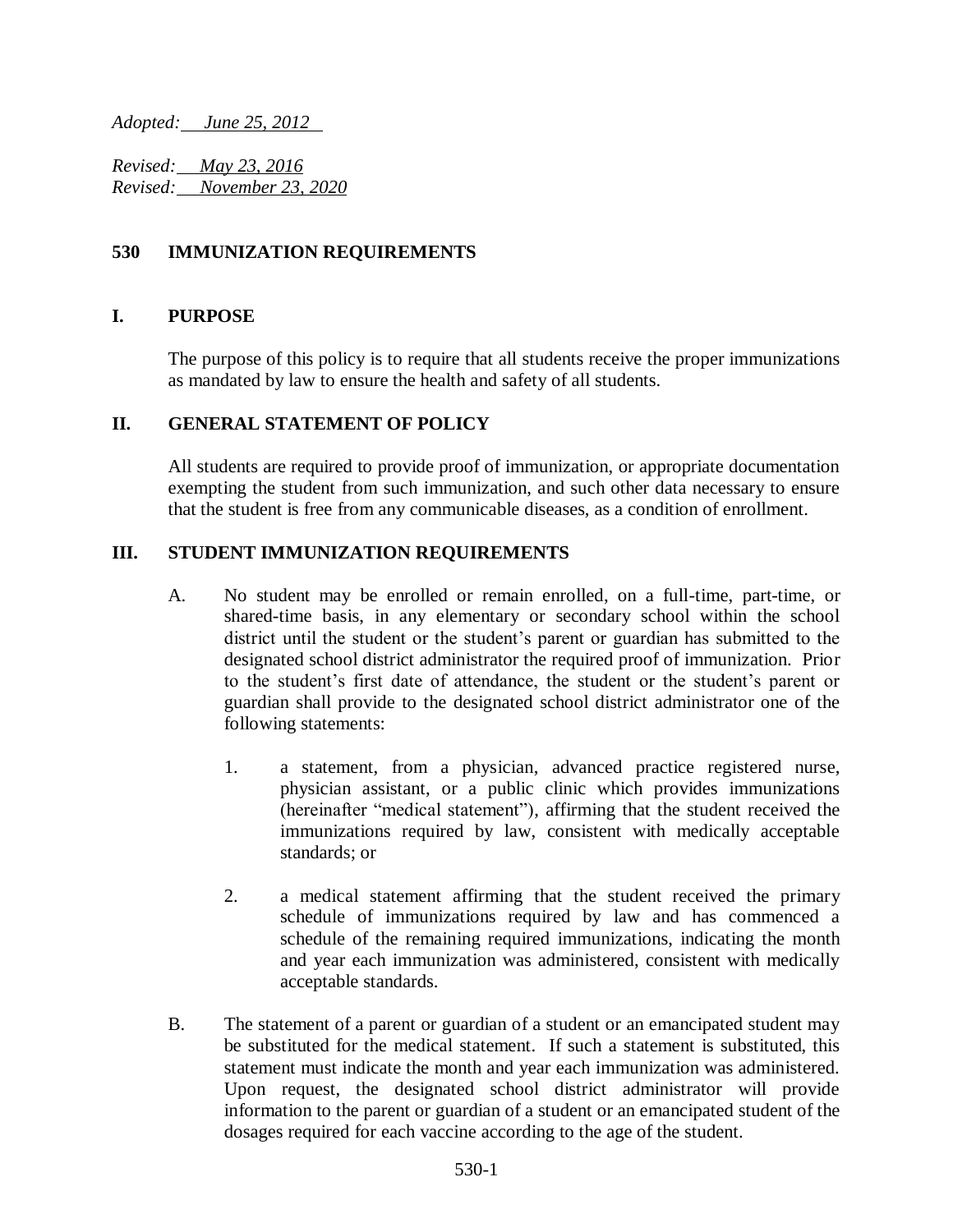- C. The parent or guardian of persons receiving instruction in a home school shall submit one of the statements set forth in Section III.A. or III.B., above, or statement of immunization set forth in Section IV., below, to the superintendent of the school district by October 1 of the first year of their home schooling in Minnesota and the grade 7 year.
- D. When there is evidence of the presence of a communicable disease, or when required by any state or federal agency and/or state or federal law, students and/or their parents or guardians may be required to submit such other health care data as is necessary to ensure that the student has received any necessary immunizations and/or is free of any communicable diseases. No student may be enrolled or remain enrolled in any elementary or secondary school within the school district until the student or the student's parent or guardian has submitted the required data.
- E. The school district may allow a student transferring into a school a maximum of 30 days to submit a statement specified in Section III.A. or III.B., above, or Section IV., below. Students who do not provide the appropriate proof of immunization or the required documentation related to an applicable exemption of the student from the required immunization within the specified time frames shall be excluded from school until such time as the appropriate proof of immunizations or exemption documentation has been provided.
- F. If a person who is not a Minnesota resident enrolls in a school district online learning course or program that delivers instruction to the person only by computer and does not provide any teacher or instructor contact time or require classroom attendance, the person is not subject to the immunization, statement, and other requirements of this policy.

# **IV. EXEMPTIONS FROM IMMUNIZATION REQUIREMENTS**

Students will be exempt from the foregoing immunization requirements under the following circumstances:

- A. The parent or guardian of a minor student or an emancipated student submits a signed medical statement affirming that the immunization of the student is contraindicated for medical reasons or that laboratory confirmation of the presence of adequate immunity exists; or
- B. The parent or guardian of a minor student or an emancipated student submits his or her notarized statement stating the student has not been immunized because of the conscientiously held beliefs of the parent, guardian or student.

# **V. NOTICE OF IMMUNIZATION REQUIREMENTS**

A. The school district will develop and implement a procedure to: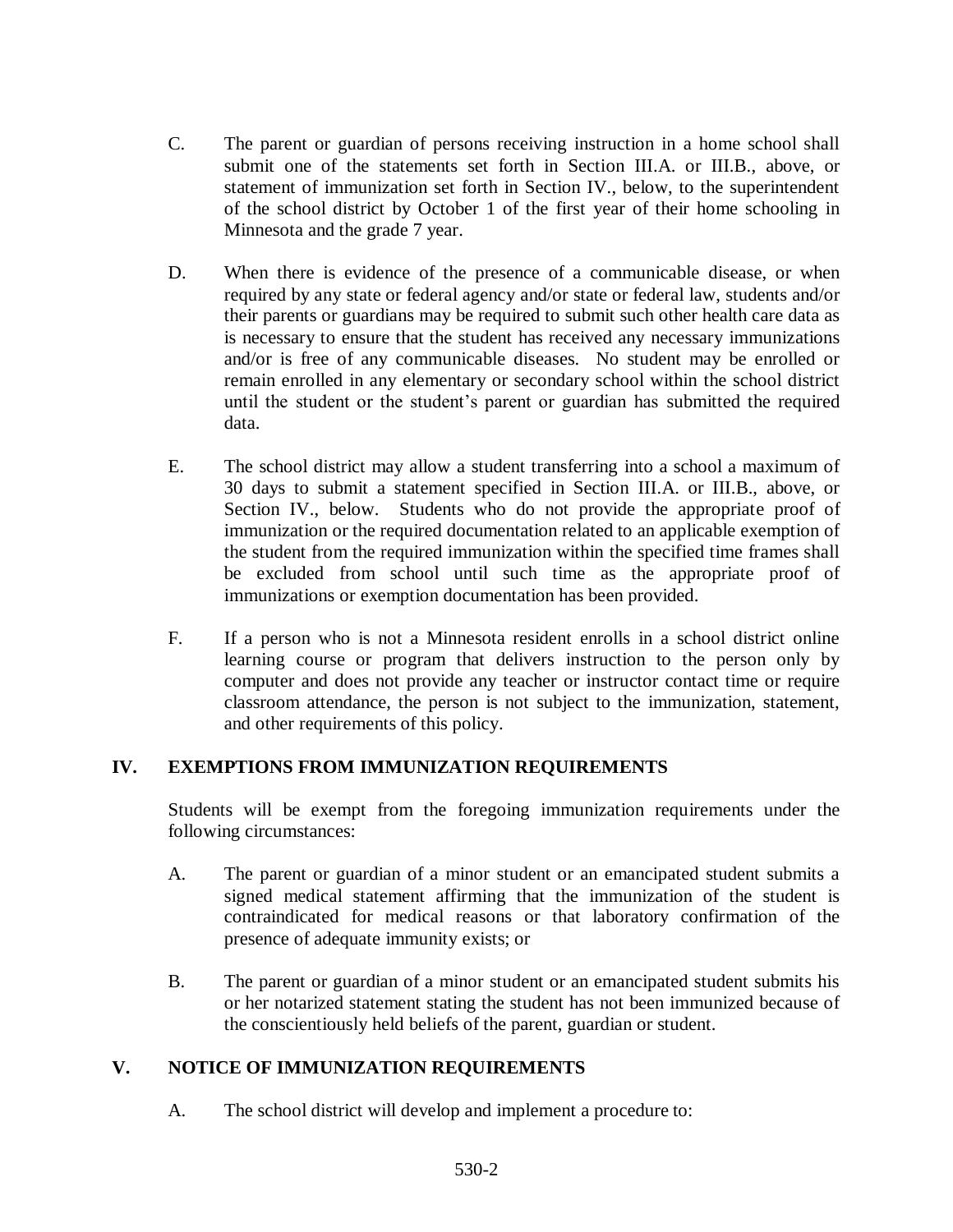- 1. notify parents and students of the immunization and exemption requirements by use of a form approved by the Department of Health;
- 2. notify parents and students of the consequence for failure to provide required documentation regarding immunizations;
- 3. review student health records to determine whether the required information has been provided; and
- 4. make reasonable arrangements to send a student home when the immunization requirements have not been met and advise the student and/or the student's parent or guardian of the conditions for re-enrollment.
- B. The notice provided shall contain written information describing the exemptions from immunization as permitted by law. The notice shall be in a font size at least equal to the font size and style as the immunization requirements and on the same page as the immunization requirements.

# **VI. IMMUNIZATION RECORDS**

- A. The school district will maintain a file containing the immunization records for each student in attendance at the school district for at least five years after the student attains the age of majority.
- B. Upon request, the school district may exchange immunization data with persons or agencies providing services on behalf of the student. Immunization data is private student data and disclosure of such data shall be governed by Policy 515 Protection and Privacy of Pupil Records.
- C. The designated school district administrator will assist a student and/or the student's parent or guardian in the transfer of the student's immunization file to the student's new school within 30 days of the student's transfer.
- D. Upon request of a public or private post-secondary educational institution, the designated school district administrator will assist in the transfer of the student's immunization file to the post-secondary educational institution.

### **VII. OTHER**

Within 60 days of the commencement of each new school term, the school district will forward a report to the Commissioner of the Department of Education stating the number of students attending each school in the school district, including the number of students receiving instruction in a home school, the number of students who have not been immunized, and the number of students who received an exemption. The school district also will forward a copy of all exemption statements received by the school district to the Commissioner of the Department of Health.